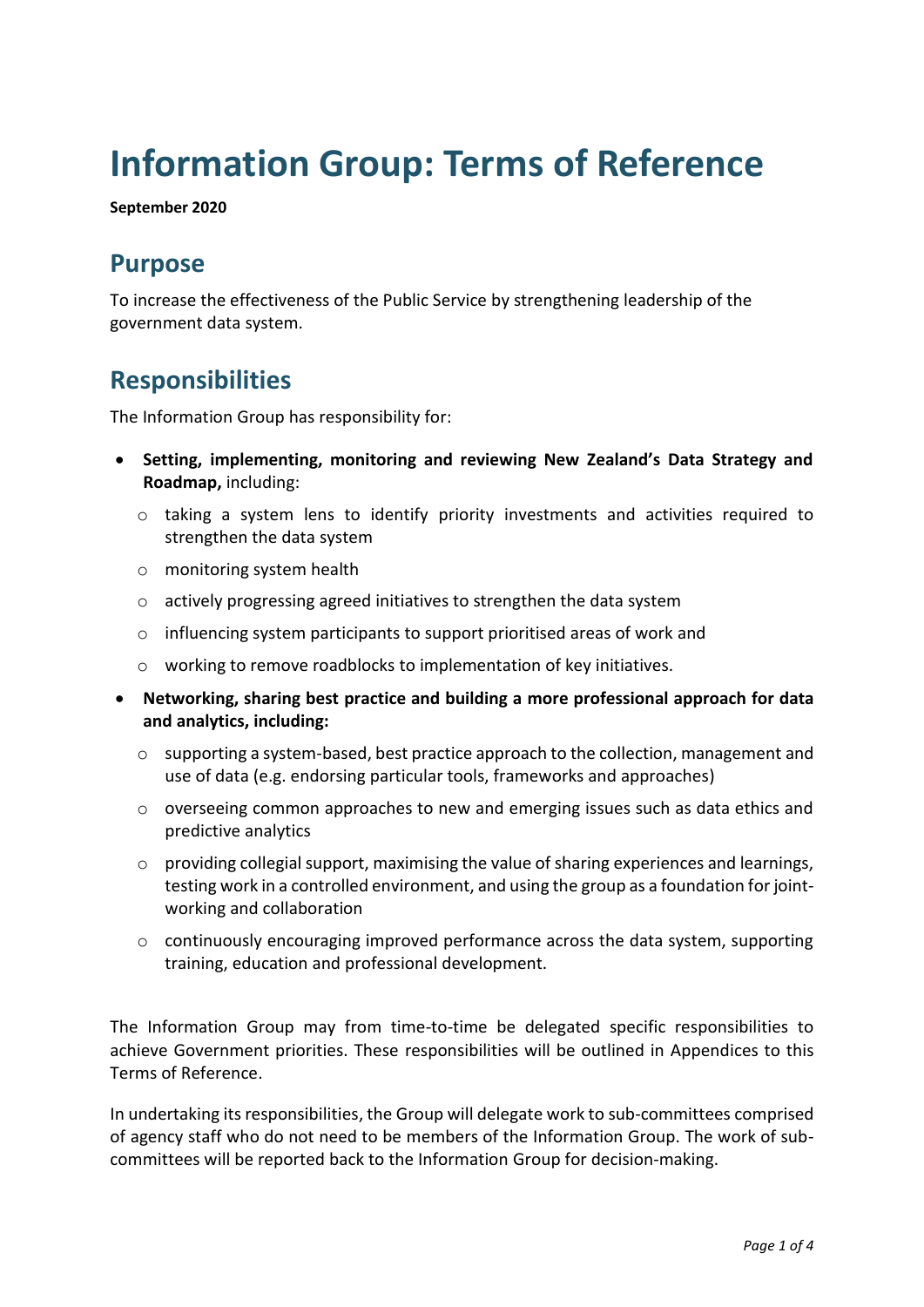## **Sub-committees**

Sub-committees will be established to progress specific issues or opportunities, including but not limited to:

- The Data Investment Plan working group
- Iwi-Māori data priorities
- Digital and Data Community of Practice (standards)
- Capability building
- System health monitoring group

#### **Values**

The values that guide the way that the Group works are:

- **Te Tiriti o Waitangi** We think about Treaty partnership before we embark on our work, not at the end
- **System first** The needs of the system are prioritised above initiatives which solely deliver to individual agency or sector goals
- **Customer-focussed**  The customer is at the heart of the system and a central consideration in all decision making
- **Agile**  We act quickly to serve different priorities or take advantage of new technology and emerging issues
- **Collaborative** We work together to formulate advice and solve common problems.

#### **Governance**

The Group is chaired by the Deputy Chief Executive – Data System Leadership, Stats NZ, on behalf of the Government Chief Data Steward.

The Group reports to the Digital Government Leadership Group (DGLG).

#### **Members**

The Group is comprised of senior officials who have delegated decision rights for data issues within their agencies (typically Tier 2 or Tier 3 leaders). Members will also represent their wider sectors and be data leaders in the system.

Membership will be limited to agencies that have a strong leadership role in the data system and include coverage of the social, economic, environmental, and population sectors.

### **Meetings**

The group will meet monthly.

Some business may be conducted out of session where required.

Meeting attendance is required.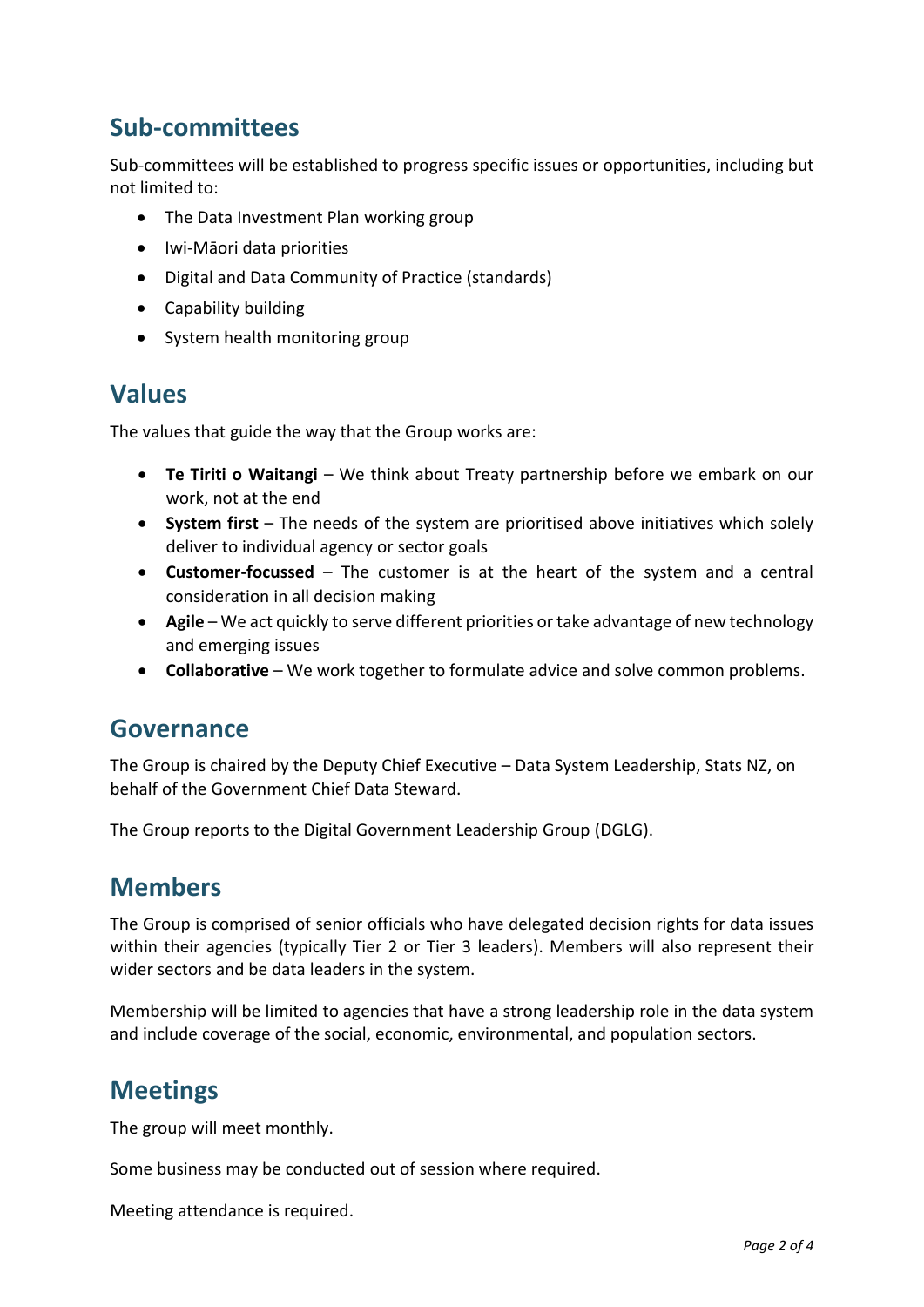Where a member is away for a period of time, their replacement may be agreed as a substitute by the Chair so long as they meet the above criteria for members. Attendance of 50% of the named members will constitute a quorum.

Most agencies will only have one representative who attends meetings but larger agencies may have two. Non-members may attend meetings to discuss agenda items.